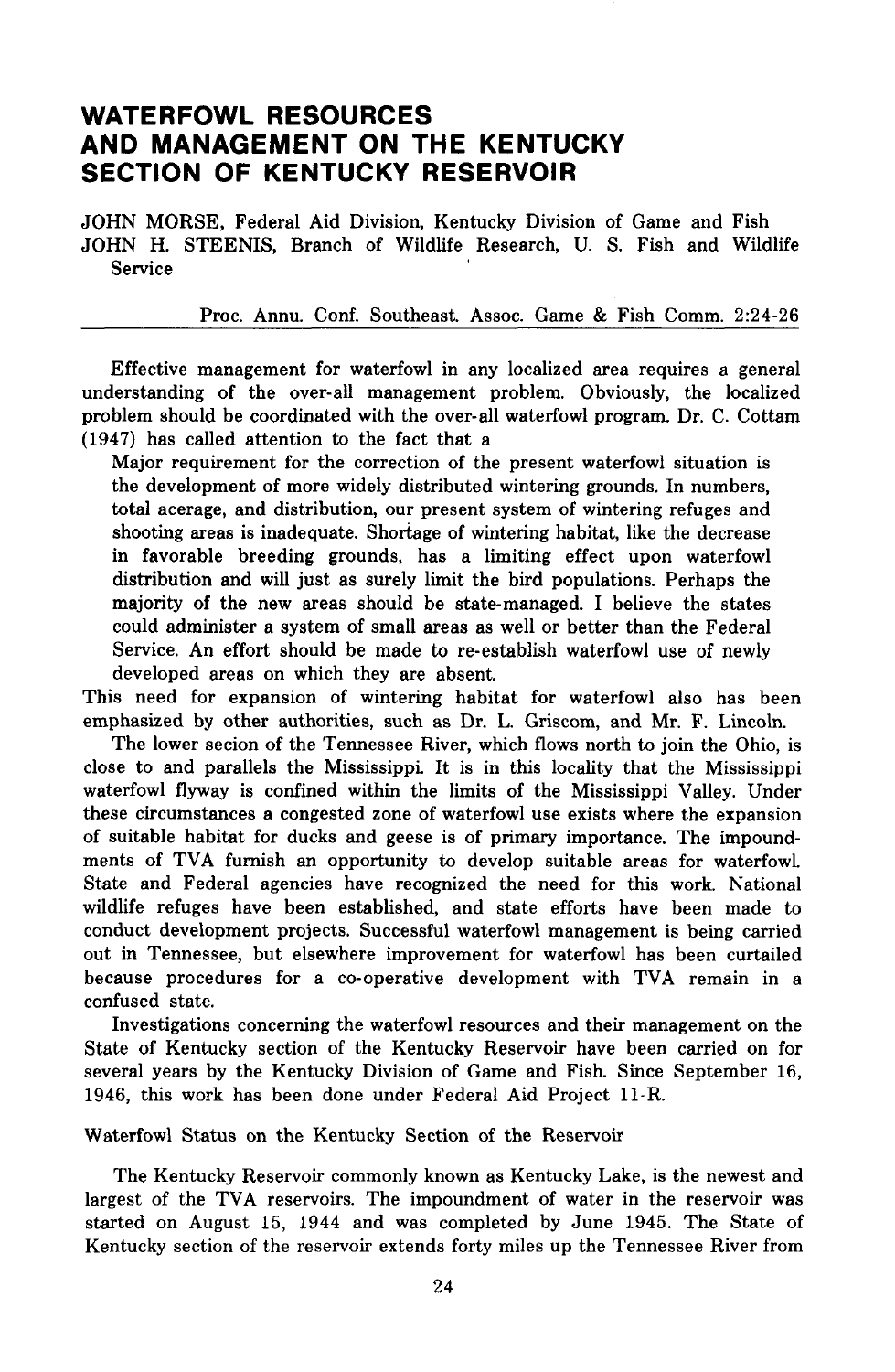the dam at Gilbertsville, Kentucky. In this area the reservoir averages nearly two miles in width, with many embayments giving a considerable mileage of irregular shoreline. The entire valley floor is inundated when the lake is at normal pool leveL During the summer and fall drawdown, however, extensive areas of mud flats are exposed. These mud flats occur at the heads of embayments and as low emergent islands along the former banks of the river and its major tributaries.

The history of the waterfowl use of the area indicates that this section of the reservoir received moderate use under natural conditions prior to impoundment, very heavy use during impoundment, and very light use since impoundment. Twenty-four species of waterfowl have been noted using this portion of the reservoir. The maximum number of water fowl are found during the fall and spring migrations, with lesser numbers wintering, and very few being present during the summer. The birds that stop in this section of the reservoir are only a small fraction of those that pass through without alighting. The areas most frequently used by waterfowl are a series of moderate-size embayments and emergent islands. Wood ducks are the only species known to have bred, although there are reports that mallards and hooded mergansers occasionaly nest in this locality.

Hunting success was very poor during the last two seasons. The success ratio for 1946-47 season was 0.14 ducks per hunter day and 0.17 ducks per hunter day for the 1947-48 season. The low success ratios can be basically attributed to the lack of waterfowl. Other contributing factors were the wide expanses of water and mud flats with little cover, and local hunting practices.

TVA's management of water for their objectives of flood control, hydroelectric power, and malaria control call for a draw down of the water level during the summer, fall, and winter. This drawdown strands marginal marsh vegetation and prevents the establishment of aquatic plants. This condition results in a scarcity of available duck plant foods since these birds are loath to cross bare mud flats. In view of these circumstances, it is necessary to superimpose or coordinate waterfowl development with TVA's valley management. Investigations conducted during the past nine years have indicated how this might be done. To date our field studies on the State of Kentucky section of the reservoir show that waterfowl development should be confined to (1) upland agricultural areas, (2) seasonal subimpoundments, and (3) emergent islands and mud flats. It must be emphasized that, due to the limited reservoir, all three of the above methods will have to be undertaken in order to have a balanced and successful program.

Initial efforts have been made to establish upland agricultural areas. In 1946 forty acres were sown to balbo rye for attracting geese and seventeen acres were share-cropped to corn. Next season (1947) a favorable condition for renewal of the lease for this agricultural land was not made possible and it was leased to private individuals.

The development of subimpoundments, which would flood desired waterfowl vegetation during the late fall and winter, has been under consideration. TVA officials have indicated that such seasonal subimpoundment development will not conflict with their program. Although they have agreed in principle to this type of development, to date, eight months of negotiations have failed to secure a single site for a subimpoundment.

This leaves islands and mud flats as the only means for improving the situation for waterfowl at the present time. Island development may include (1) disking of the highest zone followed by seeding of some quick-maturing crop, such as